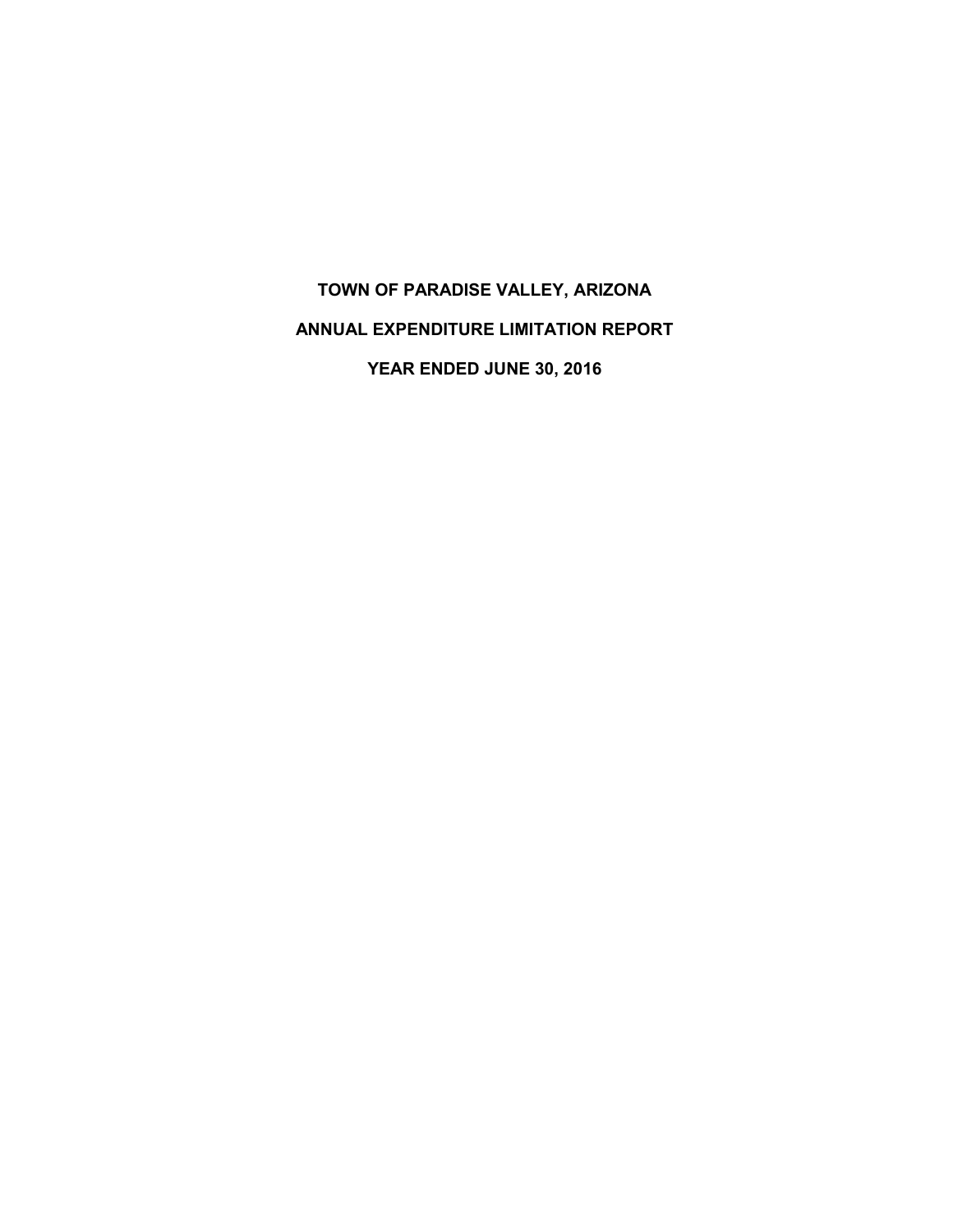#### **TOWN OF PARADISE VALLEY, ARIZONA TABLE OF CONTENTS YEAR ENDED JUNE 30, 2016**

| <b>INDEPENDENT ACCOUNTANTS' REPORT</b>                |             |
|-------------------------------------------------------|-------------|
| <b>ANNUAL EXPENDITURE LIMITATION REPORT - PART I</b>  | $\mathbf 2$ |
| <b>ANNUAL EXPENDITURE LIMITATION REPORT - PART II</b> | 3           |
| ANNUAL EXPENDITURE LIMITATION REPORT - RECONCILIATION |             |
| NOTES TO ANNUAL EXPENDITURE LIMITATION REPORT         | 5           |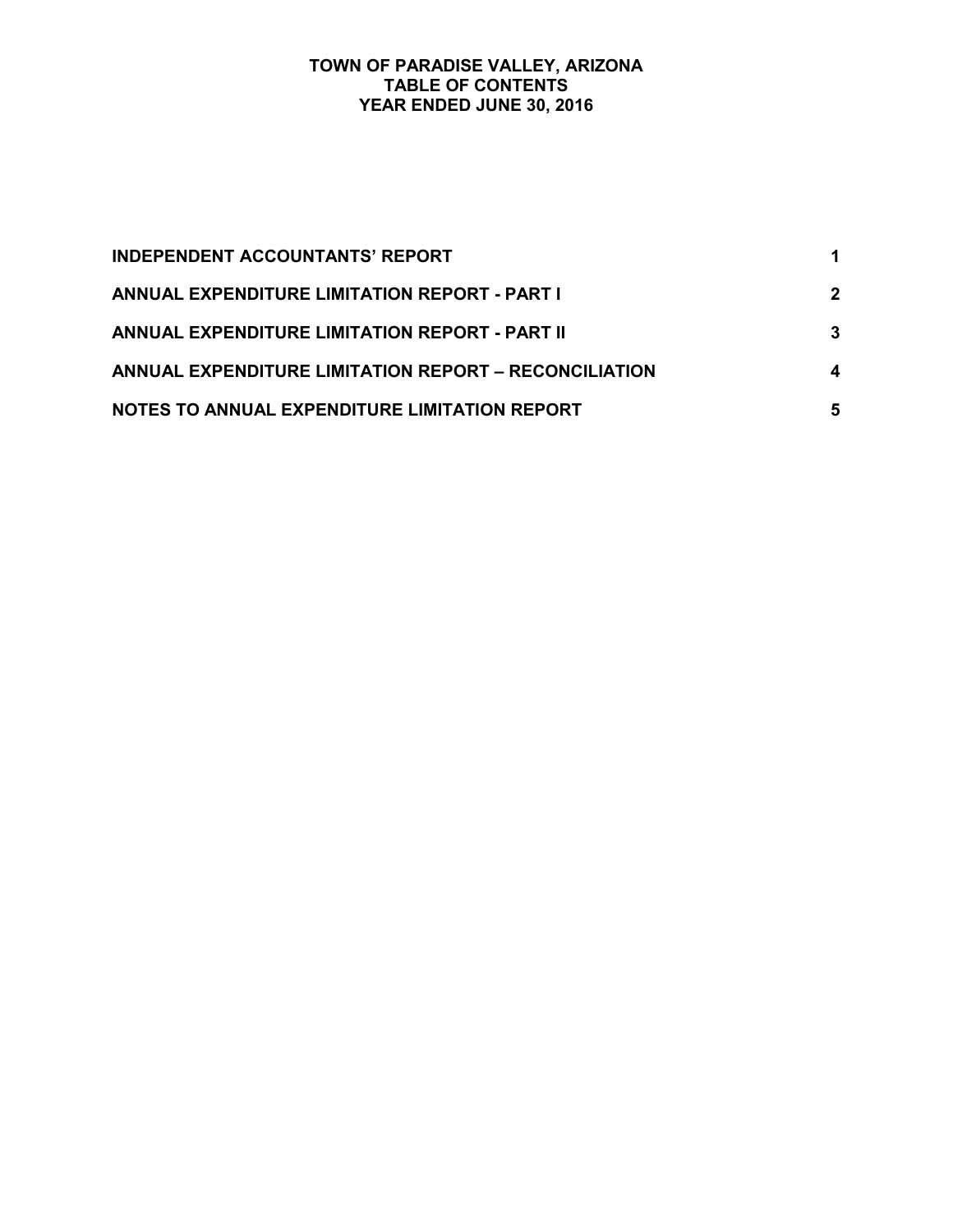

CliftonLarsonAllen LLP CLAconnect.com

# **INDEPENDENT ACCOUNTANTS' REPORT**

The Auditor General of the State of Arizona and The Honorable Mayor and the Town Council Town of Paradise Valley, Arizona

We have examined the accompanying Annual Expenditure Limitation Report of the Town of Paradise Valley, Arizona, for the year ended June 30, 2016. This report is the responsibility of the Town of Paradise Valley, Arizona's management. Our responsibility is to express an opinion on this report based on our examination.

Our examination was conducted in accordance with attestation standards established by the American Institute of Certified Public Accountants and, accordingly, included examining, on a test basis, evidence supporting the amounts and disclosures in the report and performing such other procedures as we considered necessary in the circumstances. We believe that our examination provides a reasonable basis for our opinion.

In our opinion, the Annual Expenditure Limitation Report of the Town of Paradise Valley, Arizona, for the year ended June 30, 2016, referred to above presents fairly, in all material respects, the information required by the uniform expenditure reporting system on the basis of accounting described in Note 1.

Vifton Larson Allen LLP

**CliftonLarsonAllen LLP**

Phoenix, Arizona December 5, 2016

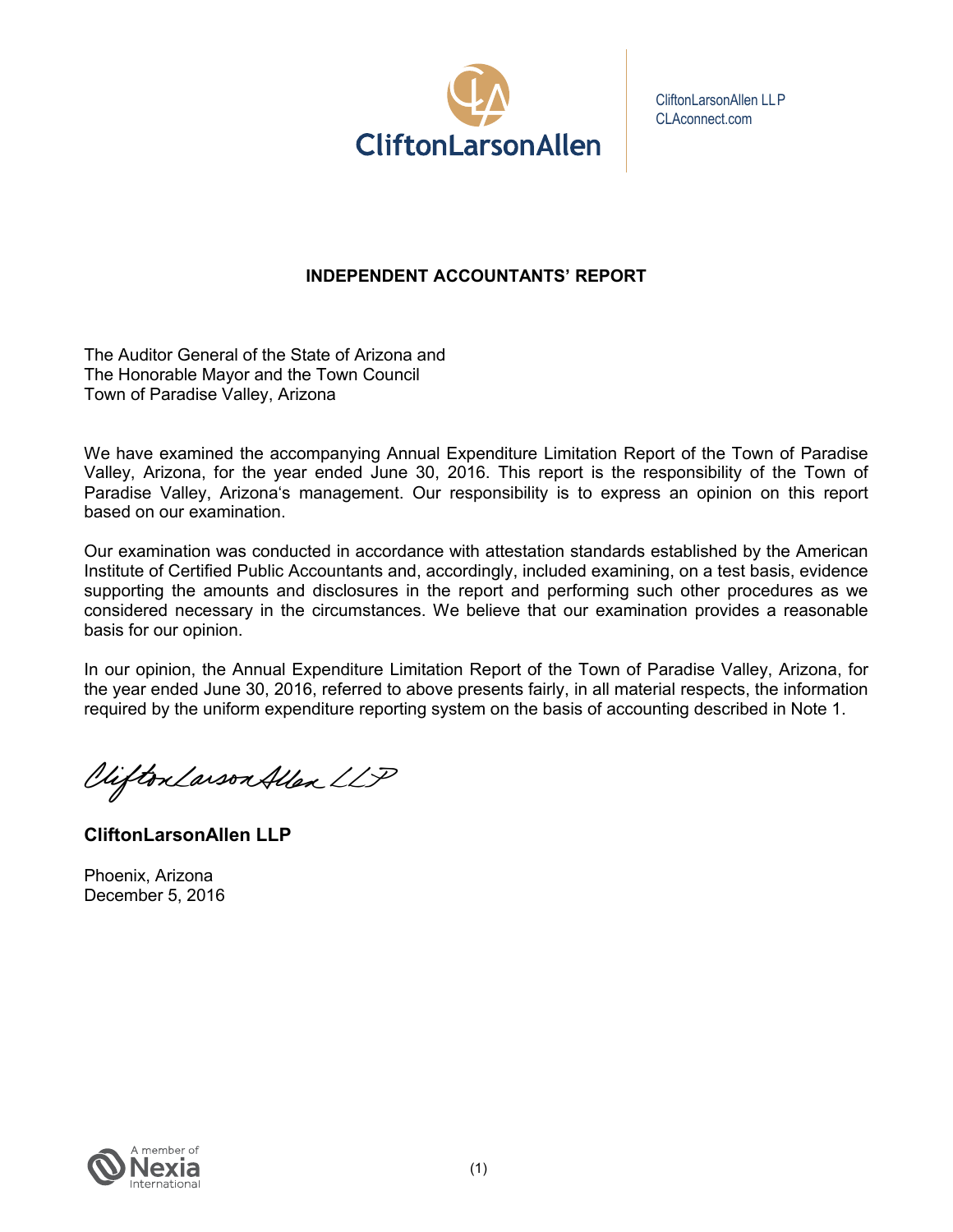#### **TOWN OF PARADISE VALLEY, ARIZONA ANNUAL EXPENDITURE LIMITATION REPORT - PART I YEAR ENDED JUNE 30, 2016**

|    | 1. Economic Estimates Commission expenditure limitation           | \$<br>24,703,917 |                  |
|----|-------------------------------------------------------------------|------------------|------------------|
|    | 2. Voter approved alternative expenditure limitation (Approved    |                  |                  |
| 3. | Enter applicable amount from Line 1 or Line 2                     |                  | \$<br>24,703,917 |
| 4. | Amount subject to the expenditure limitation (total amount        |                  |                  |
|    | from Part II, Line C)                                             | 23,726,416       |                  |
|    | 5. Board-authorized expenditures necessitated by a disaster not   |                  |                  |
|    | declared by the Governor [Article IX, §20(20)(a), Arizona         |                  |                  |
|    | Constitution]                                                     |                  |                  |
|    | 6. Board-authorized expenditures necessitated by a disaster not   |                  |                  |
|    | declared by the Governor [Article IX, §20(20)(b), Arizona         |                  |                  |
|    | Constitution]                                                     |                  |                  |
|    | 7. Prior-year voter approved expenditures to exceed the           |                  |                  |
|    | expenditure limitation for the reporting fiscal year [Article IX, |                  |                  |
|    | §20(2)(c), Arizona Constitution]                                  |                  |                  |
|    | 8. Subtotal                                                       | 23,726,416       |                  |
| 9. | Board-authorized excess expenditures for the previous fiscal      |                  |                  |
|    | year necessitated by a disaster not declared by the Governor      |                  |                  |
|    | and not approved by the voters [Article IX, §20(2)(b), Arizona    |                  |                  |
|    | Constitution]                                                     |                  |                  |
|    | 10. Total adjusted amount subject to the expenditure limitation   |                  | 23,726,416       |
|    | 11. Amount under (in excess of) the expenditure limitation (If    |                  |                  |
|    | excess expenditures are reported, provide an explanation.)        |                  | 977,501          |
|    |                                                                   |                  |                  |

I hereby certify, to the best of my knowledge and belief, that the information contained in this report is accurate and in accordance with the requirements of the uniform expenditure reporting system.

Signature of Chief Fiscal Officer: <u>Mu</u>m Marie Buckland

Name and Title: Dawn Marie Buckland Director of Administration and Government Affairs

Telephone Number: (480) 348-3555 Date: December 5, 2016

*See accompanying Notes to Report.*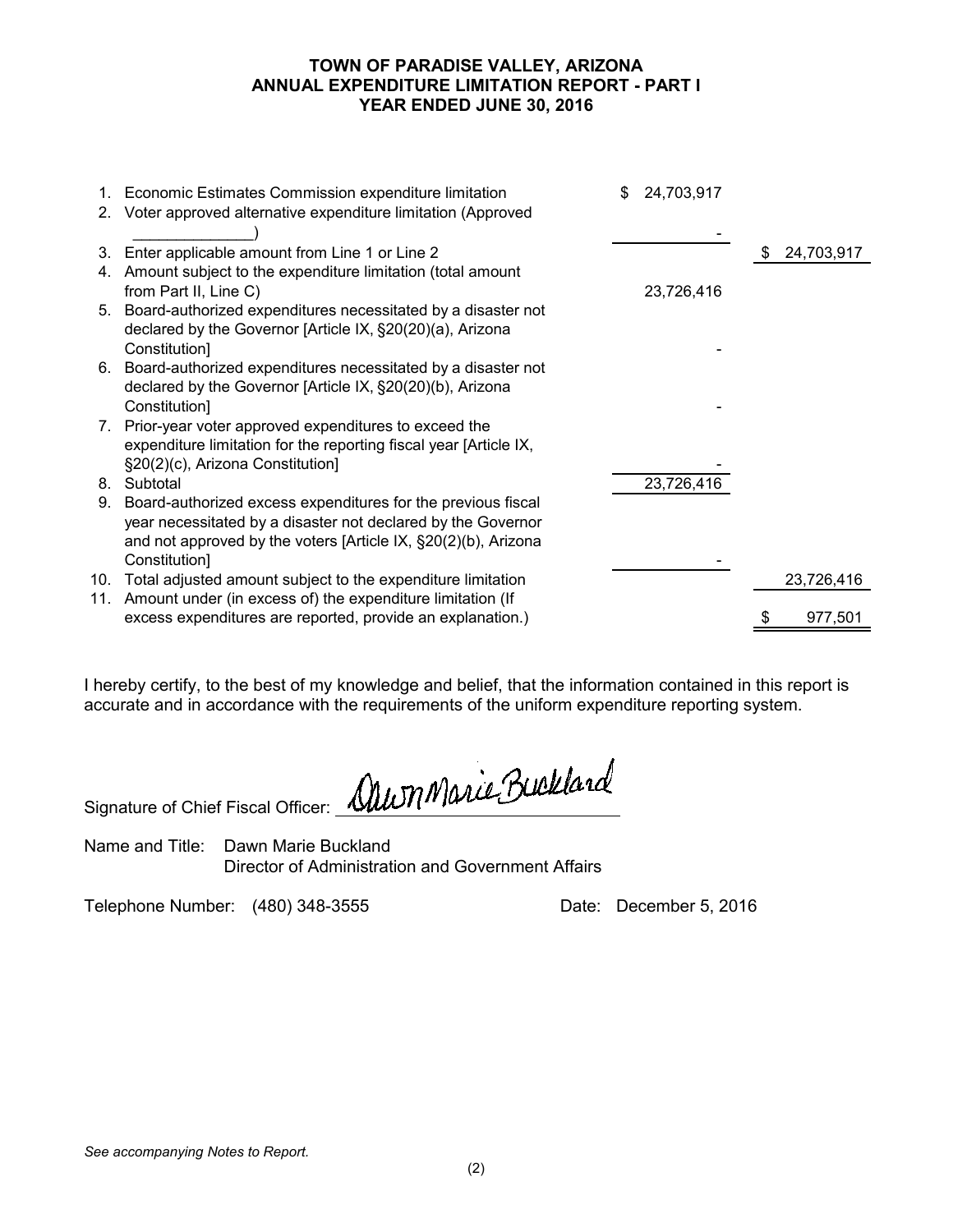#### **TOWN OF PARADISE VALLEY, ARIZONA ANNUAL EXPENDITURE LIMITATION REPORT - PART II YEAR ENDED JUNE 30, 2016**

|                                                                            | Governmental     | Enterprise      |                  |
|----------------------------------------------------------------------------|------------------|-----------------|------------------|
| Description                                                                | Funds            | <b>Funds</b>    | Total            |
| Amounts reported on the Reconciliation Line D<br>Α.                        | 22,733,772<br>\$ | 5,579,749<br>\$ | 28,313,521<br>S  |
| Less exclusions claimed:<br><b>B.</b>                                      |                  |                 |                  |
| Bond proceeds                                                              | 2,409,374        |                 | 2,409,374        |
| Debt service requirements on bonded indebtedness                           | 49,570           | 467,274         | 516,844          |
| Debt service requirements on other long-term obligations                   | 268,011          | 498,083         | 766,094          |
| 2 Dividends, interest and gains on sale of investment securities           |                  |                 |                  |
| 3 Trustee or custodian                                                     |                  |                 |                  |
| 4 Grants and aid from the federal government                               | 168,983          |                 | 168,983          |
| 5 Grants, aid, contributions or gifts from private agency, organization or |                  |                 |                  |
| individual                                                                 | 9,875            |                 | 9,875            |
| 6 Amounts received from the state                                          | 53,948           |                 | 53,948           |
| 7 Quasi-external interfund transactions (town sewer fees and indirect      |                  |                 |                  |
| charges from governmental funds to enterprise funds.                       | 4,679            |                 | 4,679            |
| 8 Amounts accumulated for purchase of land, purchase or construction       |                  |                 |                  |
| of buildings or improvements                                               |                  |                 |                  |
| 9 Highway user revenues in excess FY 1979-80                               | 657,308          |                 | 657,308          |
| 10 Contracts with other political subdivisions                             |                  |                 |                  |
| 11 Refunds, reimbursements and other recoveries                            |                  |                 |                  |
| 12 Voter approved exclusions not identified above                          |                  |                 |                  |
| 13 Prior years carryforward                                                |                  |                 |                  |
| 14 Total exclusions claimed                                                | 3,621,748        | 965,357         | 4,587,105        |
| Amounts subject to the expenditure limitation<br>C.                        | 19,112,024       | 4,614,392<br>\$ | 23,726,416<br>£. |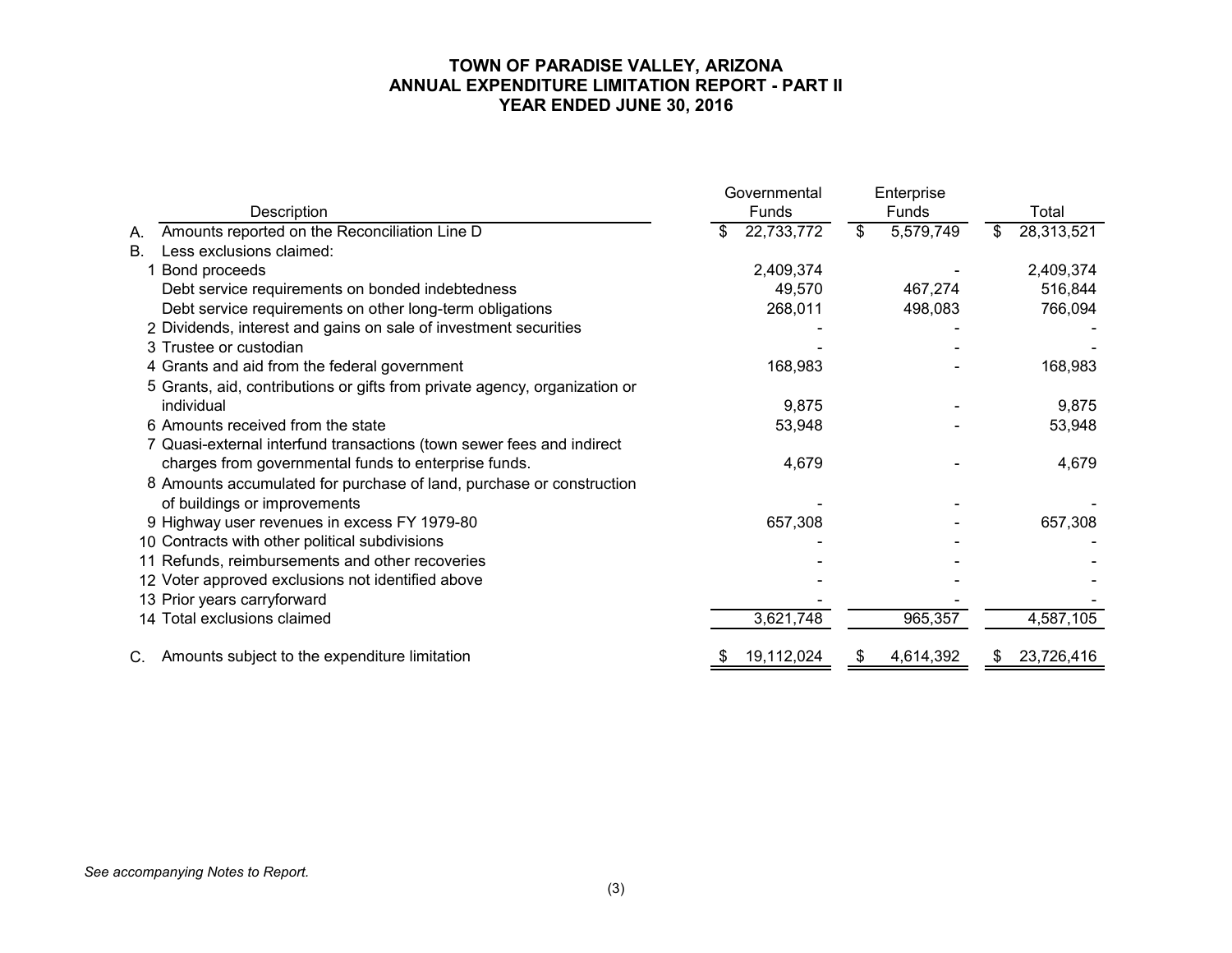#### **TOWN OF PARADISE VALLEY, ARIZONA ANNUAL EXPENDITURE LIMITATION REPORT - RECONCILIATION YEAR ENDED JUNE 30, 2016**

| Description                                                         | Governmental<br>Funds | Enterprise<br>Funds                  | Total            |  |
|---------------------------------------------------------------------|-----------------------|--------------------------------------|------------------|--|
| Total Expenditures within the fund-based financial statements<br>А. | 23,761,305            | 5,207,693<br>$\overline{\mathbf{3}}$ | 28,968,998<br>\$ |  |
| Subtract:<br><b>B.</b>                                              |                       |                                      |                  |  |
| 1 Items not requiring use of working capital                        |                       |                                      |                  |  |
| Depreciation and Amortization                                       |                       | 519,810                              | 519,810          |  |
| Loss on disposal of capital assets                                  |                       |                                      |                  |  |
| Bad debt expense                                                    |                       | 9,040                                | 9,040            |  |
| Claims incurred but not reported                                    |                       |                                      |                  |  |
| <b>Landfill Closure</b>                                             |                       |                                      |                  |  |
| 2 Expenditures of separate legal entities established under ARS     | 1,027,533             |                                      | 1,027,533        |  |
| 3 Present value of net minimum capital leases                       |                       |                                      |                  |  |
| 4 Charges for services paid to Internal Service Funds               |                       |                                      |                  |  |
| 5 Involuntary court judgments                                       |                       |                                      |                  |  |
| 6 Total subtractions                                                | 1,027,533             | 528,850                              | 1,556,383        |  |
| Additions:<br>C.                                                    |                       |                                      |                  |  |
| 1 Principal payments on long-term debt                              |                       | 900,906                              | 900,906          |  |
| 2 Acquisition of capital assets                                     |                       |                                      |                  |  |
| 3                                                                   |                       |                                      |                  |  |
| Claims paid in the current year but                                 |                       |                                      |                  |  |
| reported as expenses incurred but                                   |                       |                                      |                  |  |
| not reported in previous years                                      |                       |                                      |                  |  |
| 4 Landfill closure as expended in previous years                    |                       |                                      |                  |  |
| 5 Total additions                                                   |                       | 900,906                              | 900,906          |  |
| Amounts reported on Part II Line A<br>D.                            | 22,733,772<br>\$      | 5,579,749<br>\$                      | 28,313,521<br>\$ |  |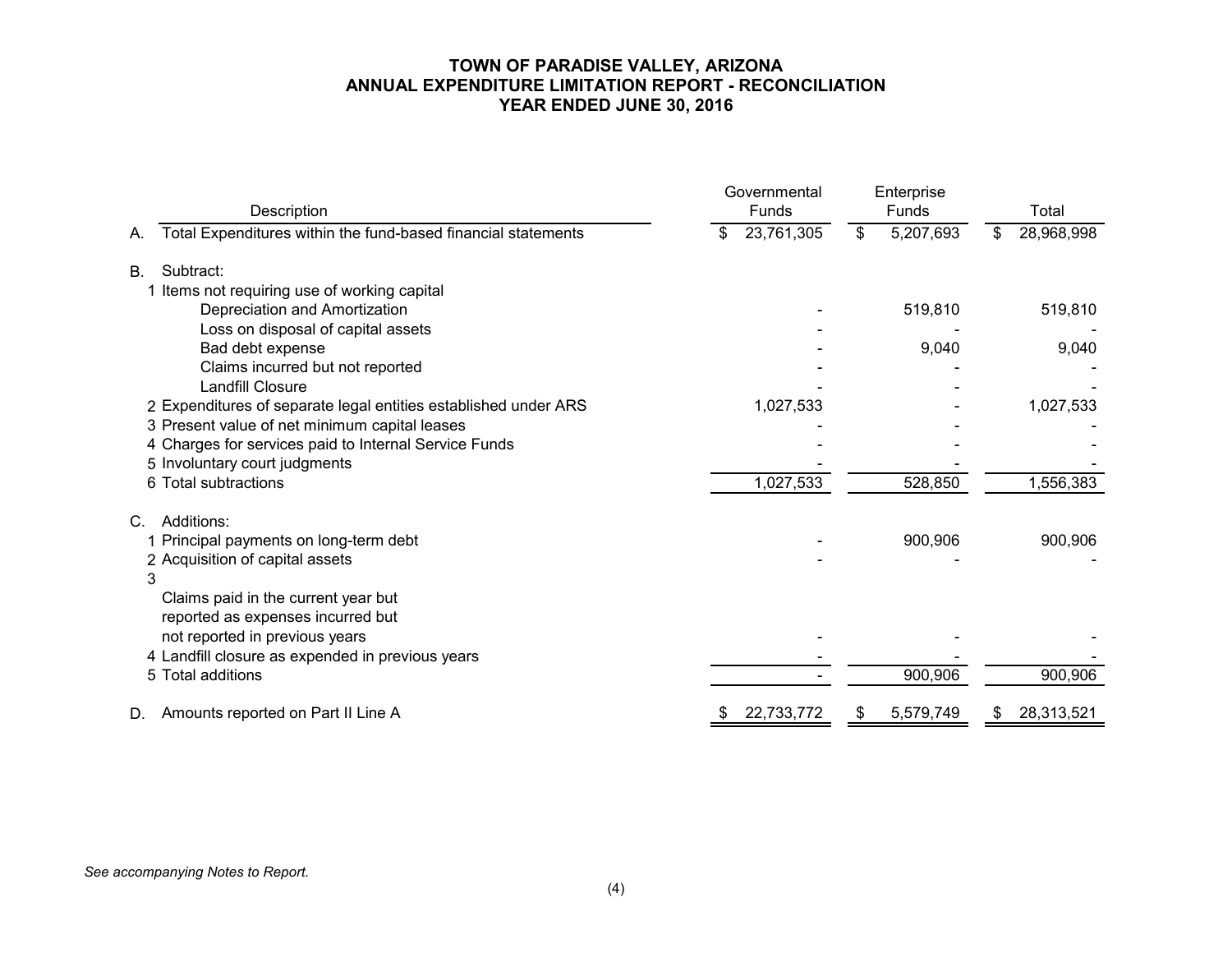#### **NOTE 1 SUMMARY OF SIGNIFICANT ACCOUNTING POLICIES**

The Annual Expenditure Limitation Report (AELR) is presented on the basis of accounting prescribed by the *Uniform Expenditure Reporting System* (UERS), as required by Arizona Revised Statutes §41-1279.07, which excludes expenditures, expenses, or deductions of certain revenues specified in the Arizona Constitution, Article IX, §20 from the total expenditures, expenses or deductions reported in the fund-based financial statements.

In accordance with the UERS requirements, a note to the AELR is presented below for any exclusion claimed on Part II and each subtraction or addition in the reconciliation that cannot be traced directly to an amount reported in the fund-based financial statements. All references to financial statement amounts in the following notes refer to the Statement of Revenues, Expenditures, and Changes in Fund Balances for the Governmental Funds, Statement of Revenues, Expenses, and Changes in Fund Net Position for the Enterprise Funds and the Statement of Cash Flows for the Enterprise Funds.

## **NOTE 2 ITEMS NOT REQUIRING THE USE OF WORKING CAPITAL**

The subtraction for items not requiring the use of working capital includes the current year depreciation expense (\$535,229), less the amortization of the current year bond premium (\$15,419) recorded in the Enterprise Funds and bad debt expense (\$9,040) recorded in the Enterprise Funds.

#### **NOTE 3 EXPENDITURES OF SEPARATE LEGAL ENTITIES ESTABLISHED UNDER ARS**

The subtraction for expenditures of separate legal entities established under ARS includes expenditures of the Mummy Mountain Preserve Trust Fund (\$0) and principal and interest expenditures of the MPC Debt Service Fund (\$1,027,533) in the governmental funds.

#### **NOTE 4 BOND PROCEEDS**

,

The exclusion claimed for bond proceeds was for the use the Excise Tax Revenue Bond, Series 2016 for various capital projects (\$2,409,374) recorded in the capital projects governmental fund during the fiscal year ended June 30, 2016. The Town has a remaining unspent balance of \$5,470,626.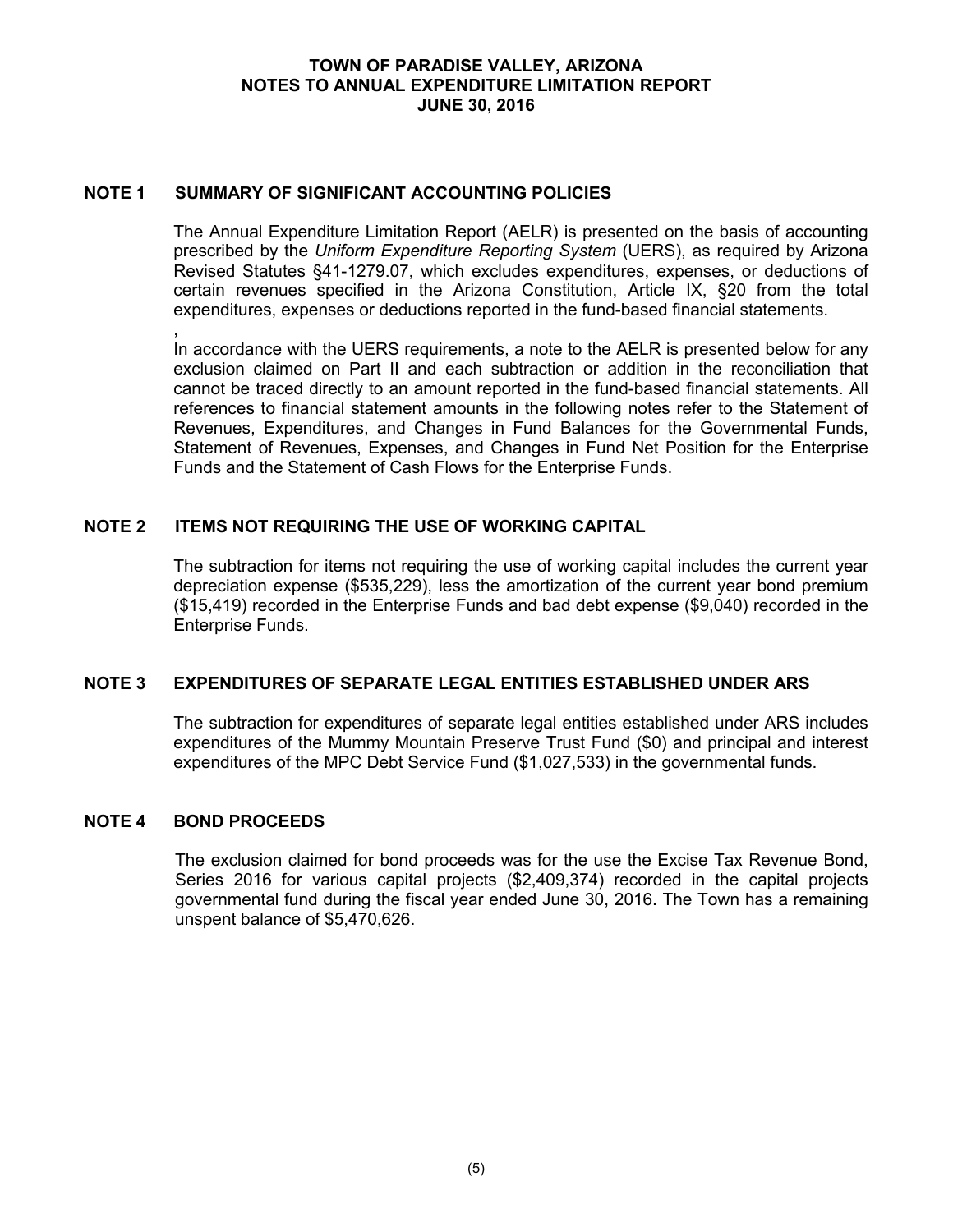## **NOTE 5 DEBT SERVICE REQUIREMENTS ON BONDED INDEBTEDNESS**

The exclusion claimed for debt service requirements on bonded indebtedness in the Governmental and Enterprise Funds consist of principal retirement and interest expense on revenue bonds in the governmental funds and enterprise funds as follows:

|                                          | Governmental Funds |                          |   |                         |   |         |  |
|------------------------------------------|--------------------|--------------------------|---|-------------------------|---|---------|--|
|                                          |                    | Principal<br>Interest    |   |                         |   | Total   |  |
| Excise Tax Revenue Bonds,<br>Series 2016 | \$.                | $\overline{\phantom{a}}$ | S | 49.570                  | S | 49,570  |  |
|                                          |                    |                          |   | <b>Enterprise Funds</b> |   |         |  |
|                                          |                    | Principal                |   | Interest                |   | Total   |  |
| Excise Tax Revenue Bonds,<br>Series 2009 | S                  | 415,753                  |   | 51,521                  |   | 467,274 |  |

## **NOTE 6 DEBT SERVICE REQUIREMENTS ON OTHER LONG-TERM OBLIGATIONS**

The exclusion claimed for debt service requirements on other long-term obligations in the Governmental and Enterprise Funds consists of principal retirement and interest expense on capital leases and interest paid on an advance from the General Fund in the governmental funds and notes payable in the enterprise funds as follows:

|                                        | Governmental Funds |           |     |                         |       |         |
|----------------------------------------|--------------------|-----------|-----|-------------------------|-------|---------|
|                                        | Principal          |           |     | Interest                | Total |         |
| Note Payable to the City of Phoenix    |                    | 150,000   | \$  |                         | S     | 150,000 |
| <b>Capital Leases</b>                  |                    | 91,309    |     | 8,014                   |       | 99,323  |
| Long-Term Advances to Other Funds      |                    |           |     | 18,688                  |       | 18,688  |
| Total                                  |                    | 241,309   | \$  | 26,702                  | \$    | 268,011 |
|                                        |                    |           |     | <b>Enterprise Funds</b> |       |         |
|                                        |                    | Principal |     | Interest                |       | Total   |
| Note Payable to the City of Scottsdale |                    | 485,153   | \$. | 12,930                  | \$    | 498,083 |
|                                        |                    |           |     |                         |       |         |

## **NOTE 7 GRANTS, AID, CONTRIBUTIONS OR GIFTS FROM FEDERAL GOVERNMENT**

Amounts received from Federal Government consist of the following:

FEMA Grant **168,983 168,983**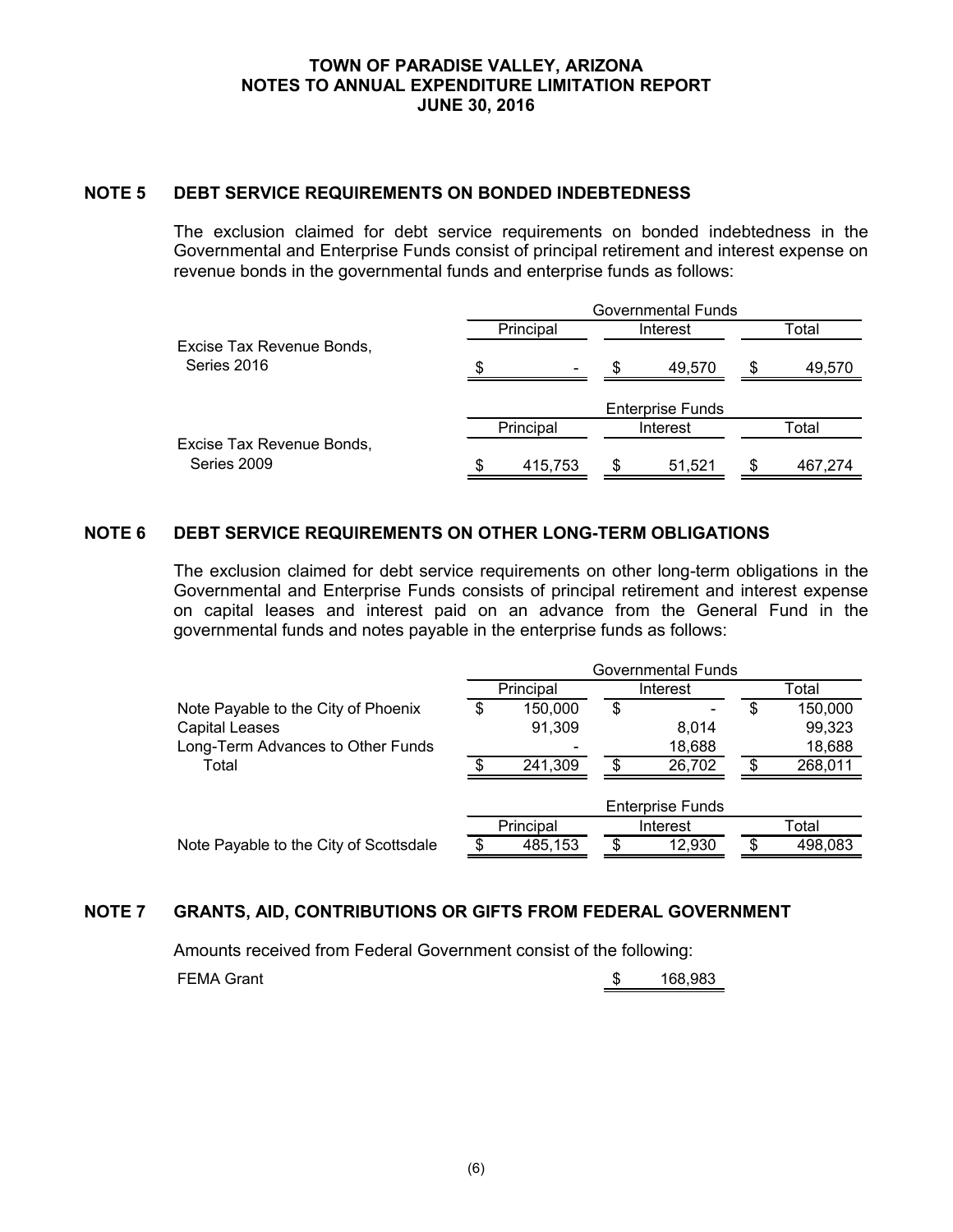## **NOTE 8 GRANTS, AID, CONTRIBUTIONS OR GIFTS FROM A PRIVATE AGENCY, ORGANIZATION, OR INDIVIDUAL**

Amounts received from contributions consist of the following:

| <b>Police Donations</b> | 1.074 |
|-------------------------|-------|
| Donations Fund          | 8.801 |
| Total                   | 9.875 |
|                         |       |

## **NOTE 9 AMOUNTS RECEIVED FROM STATE**

Amounts received from the State consist of the following:

| Miscellaneous Police Grants | 18.084 |
|-----------------------------|--------|
| LTAF II                     | 35.864 |
| Total                       | 53.948 |

## **NOTE 10 QUASI-EXTERNAL INTERFUND TRANSACTIONS**

The Town pays sewer charges to its Sewer System Enterprise Fund. Therefore, these expenditures are deducted from the Governmental Funds to avoid double counting and the related expenditures are reported in the Enterprise Fund.

## **NOTE 11 HIGHWAY USER REVENUE IN EXCESS OF 1979-80**

Highway user revenues (HURF) in excess of fiscal year 1979-80 and LTAF revenues:

| <b>HURF Fund Revenue</b>                   | S  | 828,858     |
|--------------------------------------------|----|-------------|
| Less: LTAF Expenditures                    |    |             |
| Less: 1979-80 Revenue                      |    | (171, 550)  |
| Total                                      |    | 657,308     |
| <b>Current Year Expenditures</b>           | \$ | 2,786,005   |
| Nonexcludable Expenditures                 |    |             |
| Transfer from the General Fund             |    | (2,100,000) |
| Expenditures in Excess of 1979-80 Revenues |    | (28, 697)   |
| <b>Total Excludable Expenditures</b>       |    | 657,308     |